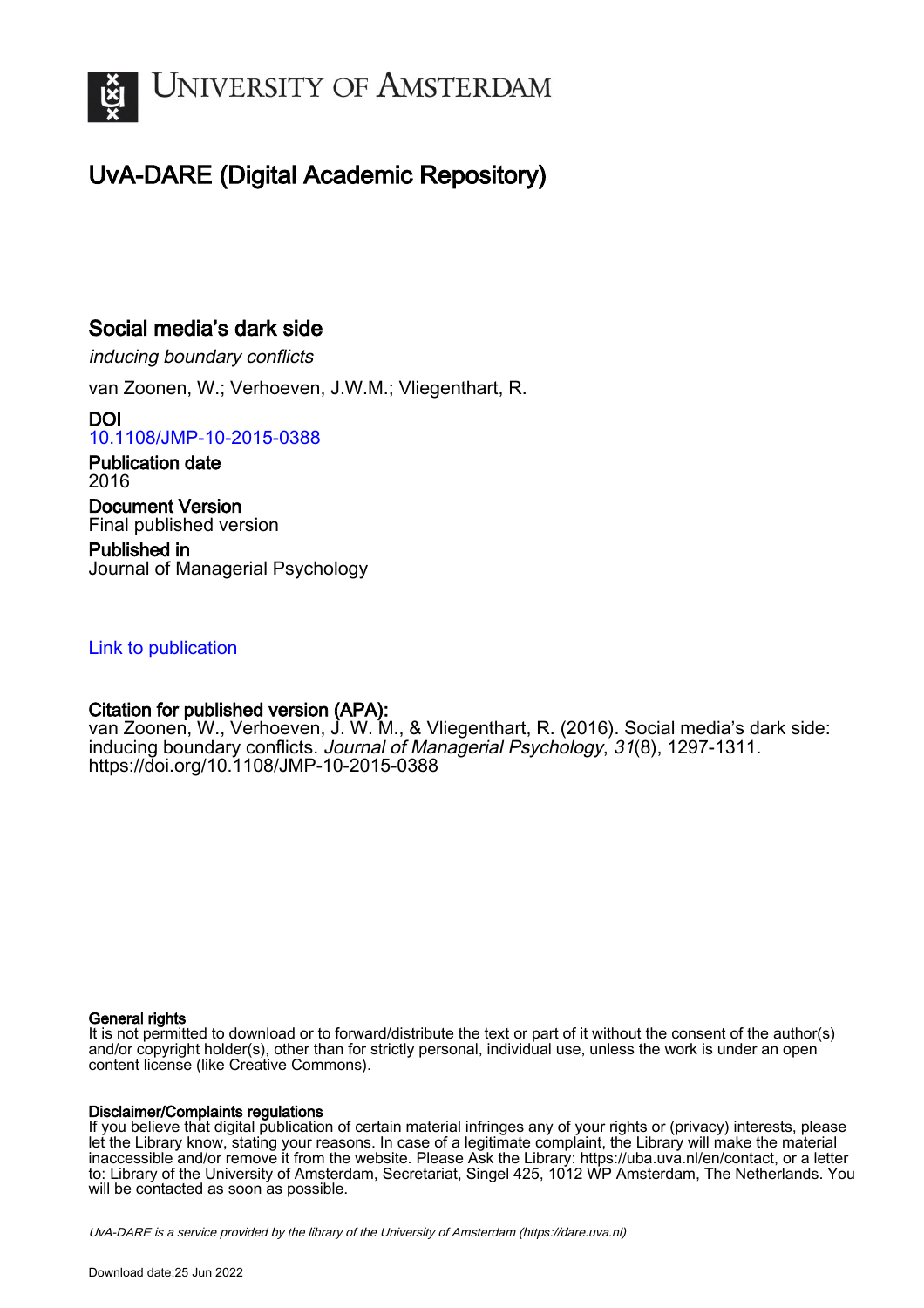# Social media's dark side: inducing boundary conflicts

Ward van Zoonen, Joost W.M. Verhoeven and Rens Vliegenthart

Amsterdam School of Communication Research, University of Amsterdam, Amsterdam, The Netherlands

#### Abstract

Purpose – The purpose of this paper is to examine the negative consequences of work-related social media use, and the extent to which the presence of social media policies in organizations are able to mitigate these consequences.

**Design/methodology/approach** – Internet-based survey data  $(N = 575)$  was analyzed using structural equation modeling to test the indirect effect of social media use on exhaustion through work/life conflict. Findings – This study shows that there is a dark side to social media use, as employees' work-related social media use might be intrusive to their personal lives while simultaneously increasing life to work conflict. Furthermore, the results indicate that the current implementation of social media usage policies at work is not sufficient to defend employees against the negative consequences of social media use; namely, work/life conflict and ultimately exhaustion.

Research limitations/implications – The indirect pathways are assessed using cross-sectional data, which makes verifying causal relationships difficult.

Practical implications – The findings underscore the need for contemporary organizations to pragmatically intensify their efforts to mitigate the impacts of boundary conflict on workers' well-being that result from increased use of social media for work.

**Originality/value** – This paper is among the first to demonstrate that the use of social media for work is related to exhaustion through increased work/life conflict.

Keywords Exhaustion, Boundary management, Social media policies, Work to life conflict

Paper type Research paper

In recent years, communication technologies, and specifically social media, have been increasingly integrated in the workplace, leading to a redefinition of organizational structures, business processes and daily work routines (Bucher *et al.*, 2013). Social media use in organizations has been linked to effective communication practices (e.g. Trimi and Galanxhi, 2014; Vitak et al., 2012), increased performance (Shami et al., 2014), relationship management (van Zoonen *et al.*, 2014) and opportunities for collaborative work and the disclosure of professional identities (Ollier-Malaterre *et al.*, 2013). These positive associations that accrue from social media use have caused them to gain traction in the context of work (Shami et al., 2014). Recent findings suggest that 36.5 percent of the tweets sent from personally owned Twitter accounts are work related (van Zoonen *et al.*, 2016). Although social media offers new and exciting methods of work-related interaction, this new communication paradigm also comes with challenges (Bucher *et al.*, 2013).

For instance, the integration of social media into organizations has made boundary management a more profound challenge for employees (Treem and Leonardi, 2012). On the one hand, social technologies might enable role transitions through increased flexibility and permeability (Hill *et al.*, 2003), which could ameliorate inter-role conflict by enabling employees to undertake role transition when necessary (Ashforth *et al.*, 2000). However, the hypothesis that the use of technology positively influences transitions between work and life roles lacks support in the literature; rather, Chesley (2005) found that the use of

Journal of Managerial Psychology Vol. 31 No. 8, 2016 pp. 1297-1311 © Emerald Group Publishing Limited 0268-3946 DOI 10.1108/JMP-10-2015-0388

1297

Received 26 October 2015 Revised 18 January 2016 19 July 2016 Accepted 1 August 2016

Social media's dark side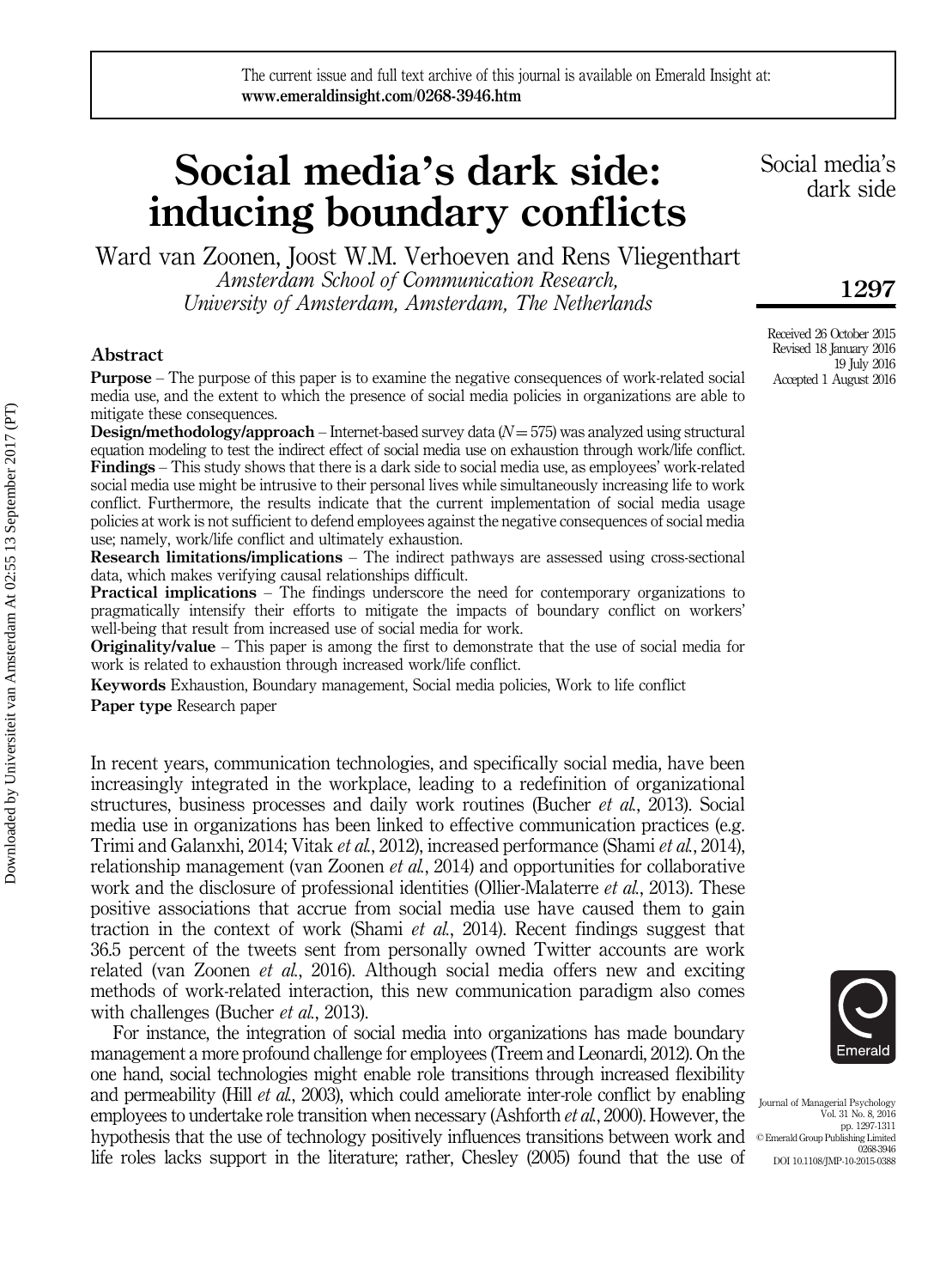technology increases negative spillover effects. These findings are substantiated by research that concludes that social media brings forth a blurring of boundaries between private and work domains, forcing employees to cope with demands from both domains simultaneously (Del Bosque, 2013; Ollier-Malaterre *et al.*, 2013). This can lead to an invasion of work into the private domain or vice versa (Ayyagari et al., 2011).

To date, little is known about the negative consequences that might result from social media use, such as increased stress levels (Bucher et al., 2013) or the blurring of boundaries (Del Bosque, 2013). For instance, if the notion that the entrenchment of social media for work is blurring boundaries is accepted (e.g. Ollier-Malaterre *et al.*, 2013), its use in the workplace may cause exhaustion as a result of increased boundary conflicts. However, in spite of apparent interest in the role of social technologies in shaping work and private life, their relationship with boundary conflicts has been inadequately tested.

The 24-hour connectedness facilitated by the use of social media for work might lead to an invasion of work into the private domain (Bucher et al., 2013) and present employees with a classical organizational challenge of managing the boundaries between their professional and personal lives (Ollier-Malaterre et al., 2013). Spouse, parent, valued team member, manager; individuals have multiple identities, both within and outside the workplace (Rothbard and Ramarajan, 2009). Typically, identities are triggered or activated one at a time in the relevant domains. However, on social media, identities often spillover or intermingle across domains (Ollier-Malaterre et al., 2013), as social media complicates our metaphors of time and place, including the belief that audiences are separate from one-other (Marwick and Boyd, 2010). Although social media facilitates increased connectedness to the workplace, employees might simultaneously experience difficulties in navigating work/life boundaries (Vitak et al., 2012).

In turn, work/life conflict can cause employees to experience higher levels of emotional exhaustion (Bakker et al., 2005). Thus, new possibilities also present challenges, as employees have to learn to cope with an invasion of work matters into the private domain and vice versa. Simultaneously, organizations attempt to deal with the increasing use of social technologies in the workplace by implementing social media policies (Dreher, 2014). These policies are primarily aimed at reducing risks for the organization, such as legal liabilities, or at promoting responsible use to help employees navigate in these online environments (Dreher, 2014), thus, helping employees to maintain boundaries between professional and personal roles online (Linke and Zerfass, 2012). However, it is as yet unknown whether current implementations of social media policies at work are sufficient to defend employees against the consequences of use regarding work/life conflicts.

#### Work/life conflicts

Boundary theory explores individuals' role transitions between the different roles they occupy, and maintains that individuals erect mental fences around their work and life domains as a way of ordering these environments and their roles within them (Ashforth et al., 2000; Ollier-Malaterre et al., 2013). Employees cognitively and behaviorally demarcate physical, temporal and social arenas to organize their environments, creating different domains: e.g. "life" and "work" (Rothbard and Ramarajan, 2009). These boundaries delineate employees' professional and personal domains and help to avoid the co-activation of incongruent and incommensurable facets of their identities (Ollier-Malaterre et al., 2013; Rothbard and Ramarajan, 2009).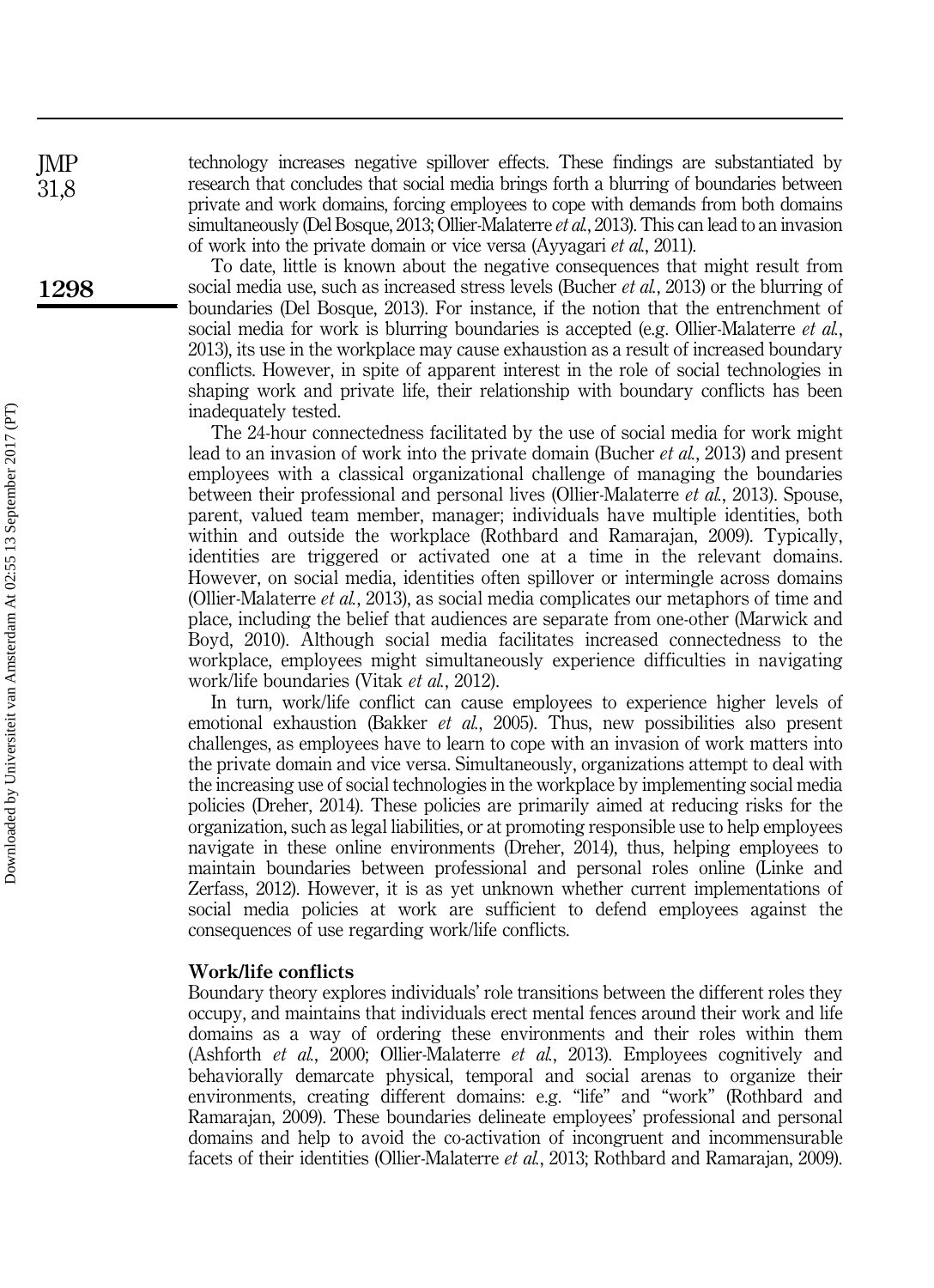This study focuses on the influence of work-related social media use on employees' perceived work/life conflict. Work/life conflict can occur in two directions: the interference of work with life or that of life with work (Greenhaus and Beutell, 1985). This construct is referred to as work/life (rather than work/family or work/home) conflict in order to emphasize the potential role of work-related social media use in interfering with one's personal life in general, including, but not limited to, family (Boswell and Olson-Buchanan, 2007).

Work/life conflict is defined as "a form of inter-role conflict in which the role pressures from the work and life domains are mutually incompatible in some respect" (Greenhaus and Beutell, 1985, p. 77). Further delineation of the work/life conflict construct suggests two primary characteristics (Michel et al., 2011). First, role pressures are directional and produce negative effects from one domain to another. Hence, work/ life conflict is a form of inter-role conflict in which work- or life-role demands are mutually incompatible, so that meeting demands in one domain makes it difficult to do so in the other (Edwards and Rothbard, 2000). Role pressures originate from expectations expressed by others in the work and life domains, as well as from values held by individuals regarding their own role behaviors (Kahn and Quinn, 1970). Second, work/life conflict is generally seen as time-based, strain-based and behavior-based (Greenhaus and Beutell, 1985).

Time-based conflict occurs when meeting demands in one domain consumes time needed to do so in others (Greenhaus and Beutell, 1985). The increased integration of communication technologies in the workplace specifically challenges spatial and temporal boundaries between life domains (Boswell and Olson-Buchanan, 2007). Greenhaus and Beutell (1985) argued that demands may go unmet when an individual is either physically absent from a domain or is mentally preoccupied with another domain.

The use of communication technology has been associated with increased work/life conflict (Gajendran and Harrison, 2007). Similarly, the use of social media may result in feeling overly connected (Bucher *et al.*, 2013; Fonner and Roloff, 2012), and as such function as a role stressor, making it difficult for employees to mentally distance themselves from work or life roles (Park et al., 2011). The absence of physical and temporal boundaries associated with these technologies may cause them to be used in ways that are intrusive to other life domains (Nansen *et al.*, 2010), making role transitions more difficult (Park et al., 2011).

Strain-based conflict occurs when strain from one domain makes it difficult to meet the demands of another. Strain such as tension, anxiety or fatigue reduces one's personal resources, which are needed for in-role performance. Hence, strain-based conflict does not necessarily imply conflicting demands, but rather indicates that mere participation in one domain can produce strain that hampers role performance in another (Edwards and Rothbard, 2000). Several scholars have argued that the use of communication technologies may induce strain as a result of increased interruptions (Fonner and Roloff, 2012) or information overload (Bucher et al., 2013). Likewise, workrelated technology use after business hours is positively related to employees' perception of work/life conflict (Boswell and Olson-Buchanan, 2007). Similarly, as personal conversations on social media continue during work hours and work conversations continue during time off (van Zoonen et al., 2016), they may distract individuals from their current role demands, causing strain.

Finally, behavior-based conflict occurs when "behaviors developed in one domain are incompatible with role demands in another domain, and the person is unable to adjust behavior when moving between domains" (Edwards and Rothbard, 2000, p. 182). Social

Social media's dark side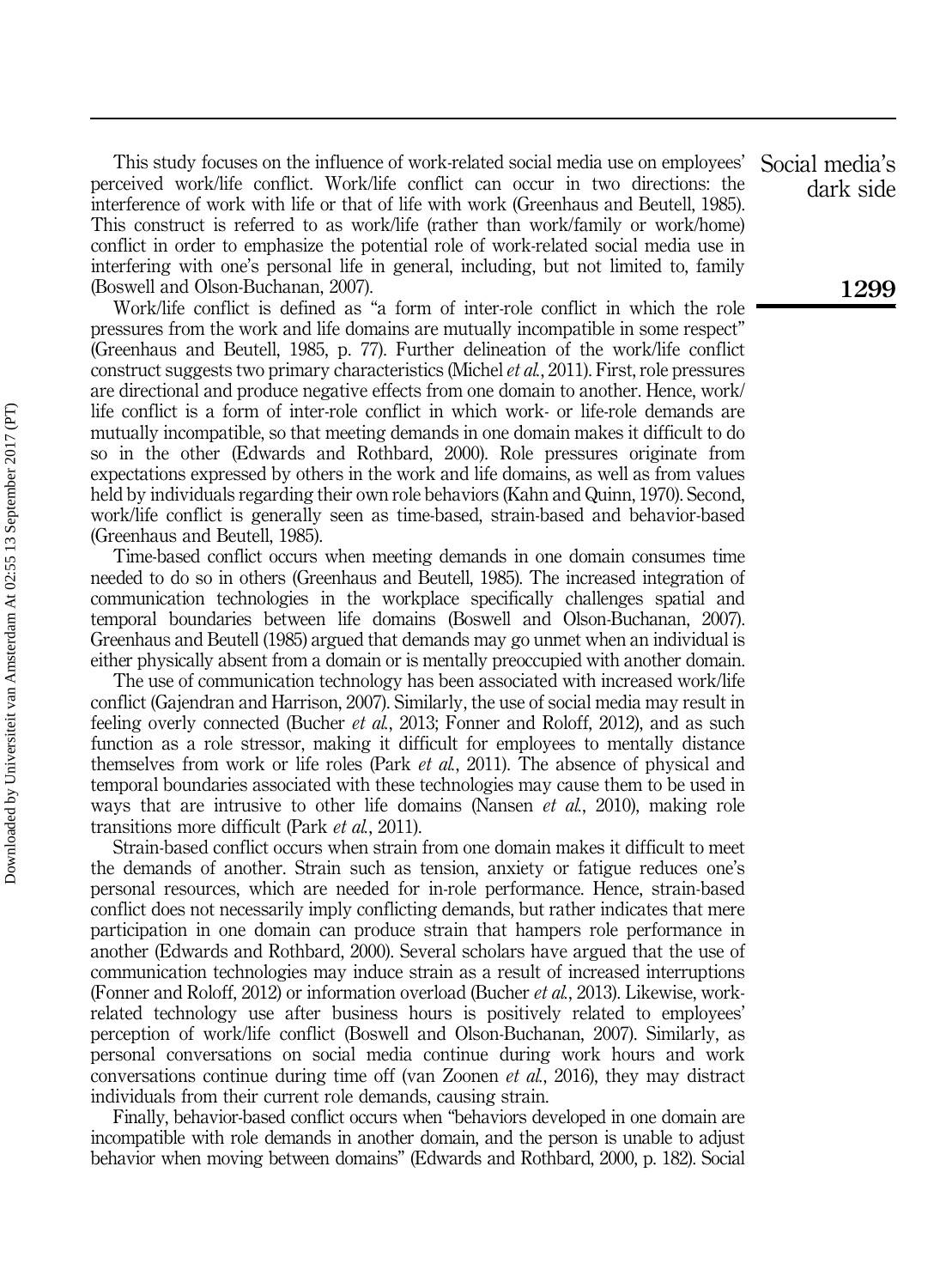media complicates such role transitions, as the boundaries between work and life diminish (e.g. Del Bosque, 2013; Marwick and Boyd, 2010; Ollier-Malaterre et al., 2013). For instance, as professional and personal worlds collide on social media (Ollier-Malaterre et al., 2013), online utterances that are appropriate in the personal sphere might not be acceptable in a professional context, and vice versa (Marwick and Boyd, 2010). Furthermore, social media use in general can be seen as inappropriate, as its use in organizations has been associated with cyber-loafing and risky behavior (Liberman *et al.*, 2011).

Hence, the use of communication technology has been associated with increased work/life conflict (Chesley, 2005; Golden and Geisler, 2007; Park et al., 2011; Valcour and Hunter, 2005). It was argued above that social media use is related to time-, strain- and behavior-based work/life conflict. The general argument for the hypothesized relationship between work-related social media use and work/life conflict is substantiated by resource drain theory. This theory views resources such as time, attention and energy as finite (e.g. Edwards and Rothbard, 2000; Small and Riley, 1990; Staines, 1980). Thus, resources allocated to each domain subtract from the finite resources available to individuals (Michel et al., 2011). As the processing and publishing of information on social media places demands on employees' cognitive or psychological capacities, this can cause the depletion of resources available for role demands in another domain (Michel et al., 2011). Assuming that physical and psychological resources are limited, increased work demands in the form of work-related social media use will result in greater cross-domain conflict. Similarly, employees may process personal information on social media while at work, draining the resources they have available for work-related tasks and causing work/life conflict. As such, resource drain theory implies a positive relationship between work-related social media use and role conflicts.

#### Work/life conflicts and exhaustion

Before social media gained momentum in the workplace, Chesley (2005) linked the use of communication technologies at work to the distress of individuals through increased work/life conflict. In the context of telecommuting, cross-domain conflicts due to the use of communication technologies have also been associated with employee well-being (Gajendran and Harrison, 2007; Park et al., 2011). In addition, the use of personally owned smartphones at work and at home has been linked to emotional exhaustion through work/life conflict (Yun *et al.*, 2012). This is especially important given that social media is often used on mobile devices (Humphreys *et al.*, 2013).

These findings are supported by an abundance of research linking work/life conflict to a variety of attitudes and behaviors of individual and organizational relevance. For instance, work/life conflict is predictive of emotional exhaustion, depression, cardiovascular illness and lowered job and life satisfaction (Golden, 2012; Karatepe and Tekinkus, 2006; Mauno and Kinnunen, 1999). Moreover, Bakker et al. (2005) demonstrated that work/home interference is a primary source of exhaustion. Similarly, a longitudinal study by Demerouti et al. (2004) showed a significant relationship between work/home interference and exhaustion. Individuals who experience conflict between different roles are subject to exhaustion as a result of the tensions between different life domains, which is likely to drain their emotional energy (Golden, 2012):

- H1. Work-related social media use is positively related to (a) work to life conflict, which is in turn positively related to (b) emotional exhaustion.
- H2. Work-related social media use is positively related to (a) life to work conflict, which in turn is positively related to (b) emotional exhaustion.

JMP 31,8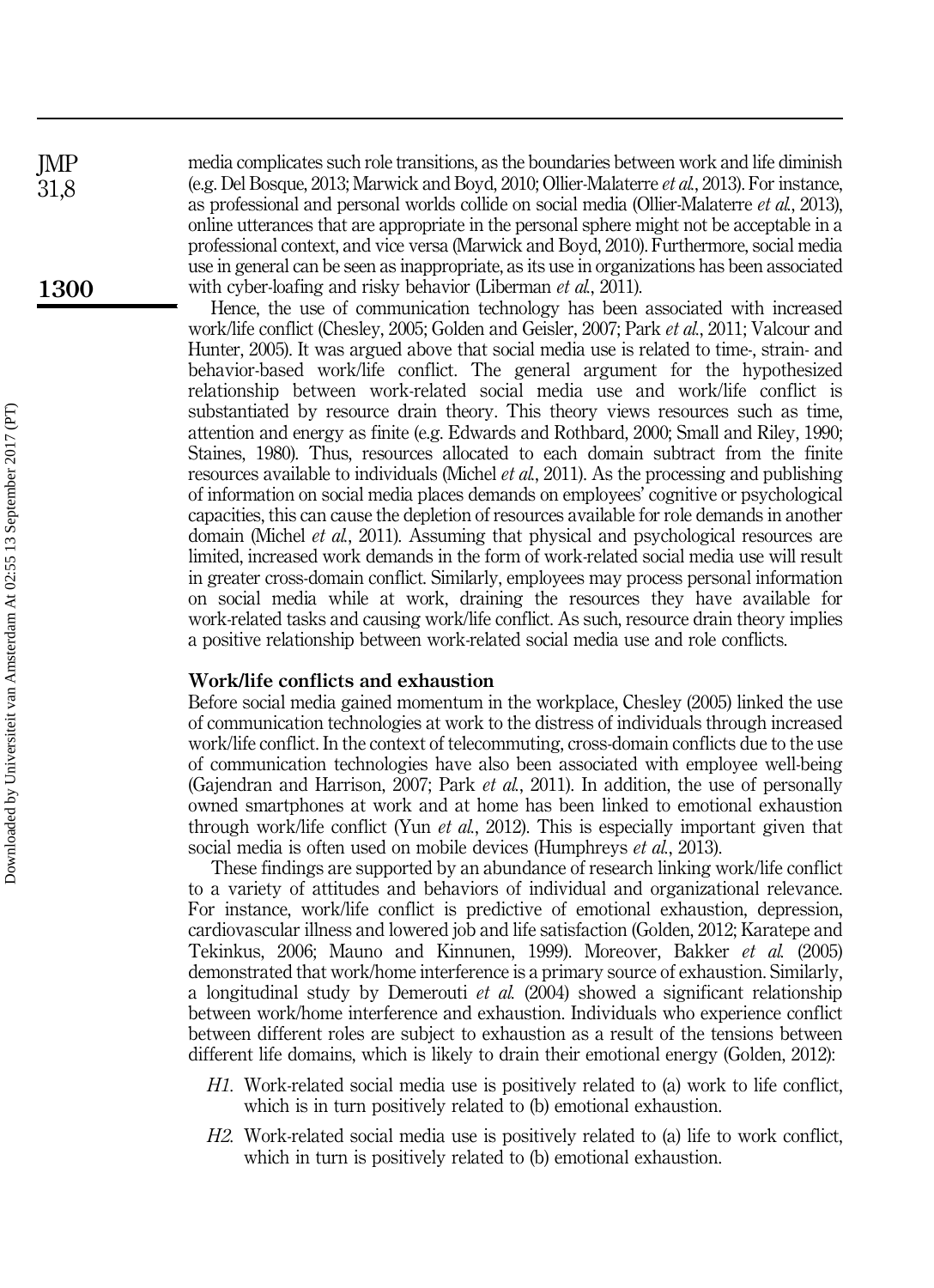#### Social media policies

To effectively deal with the potential risks from employees' social media use, organizations develop and implement social media policies (Dreher, 2014). As employees use social media both at work and for work, many organizations are developing social media policies as part of contemporary governance practices ( Johnston, 2014). Some policies acknowledge the merging life domains: "Use of social media by staff and contractors is not limited to the workplace and occurs for professional and personal purposes both in and out of work hours" ( Johnston, 2014, p. 7). With respect to the work/life distinction, almost all policies make the point that individuals must take responsibility for their social media actions ( Johnston, 2014). When these policies are successful, they are likely to reduce any negative effects resulting from work-related social media use.

Social media policies advise employees on how social media communications should be dealt with (Dreher, 2014; Linke and Zerfass, 2012). These guidelines are often formulated to educate employees on the use of social media, both on the job and for personal use (Linke and Zerfass, 2012). Thus, these policies advocate the responsible use of social media and provide advice on how best to use these tools to achieve a desired result (Macnamara and Zerfass, 2012). Similarly, these policies should help mitigate negative consequences for employees and ultimately organizations (Dreher, 2014) by providing behavioral etiquette and addressing issues such as the separation of professional and private comments (Linke and Zerfass, 2012). Employees are likely to uphold these rules due to the psychological and implied contract between employees and their organization (Rousseau, 1989). Hence, the relationship between work-related social media use and boundary conflict is conditional upon the presence or absence of social media policies:

- H3a. Social media policies reduce the positive relationship between work-related social media use and work to life conflict.
- H3b. Social media policies reduce the positive relationship between work-related social media use and life to work conflict.

#### Methods

#### Participants and procedure

A total of 575 employees voluntarily and anonymously participated in an internetbased questionnaire. The questionnaire was administered among Dutch employees who worked at least 20 hours per week in an organization with at least 30 employees. These employees worked  $39.28$  (SD = 9.95) hours on average per week. Of these respondents, 64.3 percent were male. The average age of the respondents was 42.06 years  $(SD = 11.33)$ ; 37 percent held a managerial position within their organization. The employees worked in the following sectors: government/public administration (16.5 percent), education/science (12.0 percent), healthcare (11.7 percent), business services (11.1 percent), trade/commercial services (7.3 percent), industry (6.4 percent) and financial services (5.0 percent).

#### Measures

Social media use for work was assessed using six items, based on the taxonomy proposed by van Zoonen et al. (2016). The items included: "I share organizational accomplishments on personally owned social media." As this scale has not been validated, it was cross-validated with an independent sample. The results of this validation are presented with the CFA.

Social media's dark side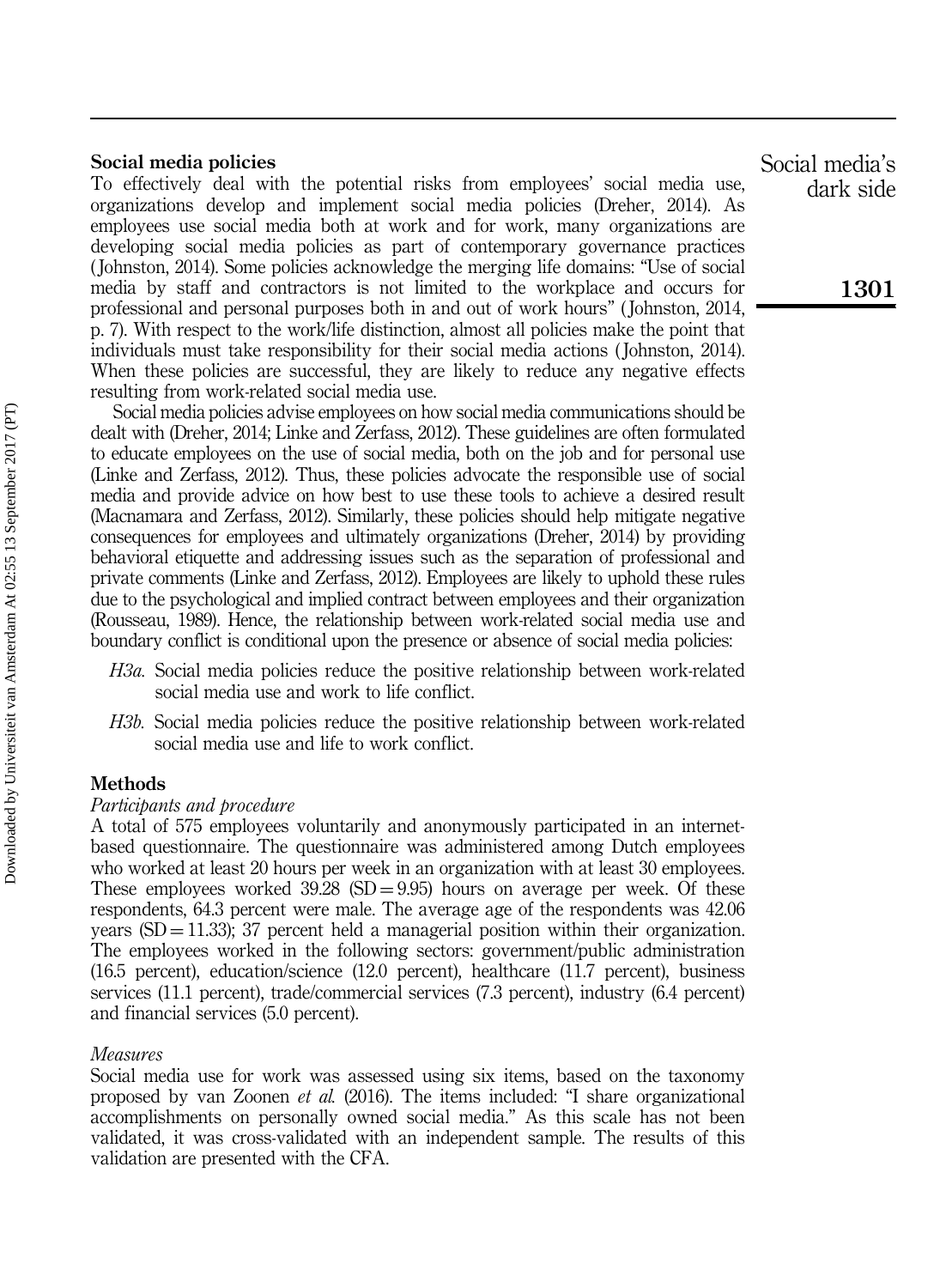Social media policy. Social media policies were assessed using three items, including "My organization has specific policies in place concerning the use of social media." This scale was derived from the work of Macnamara and Zerfass (2012).

For the dependent variables, well-validated scales with promising psychometric qualities can be drawn upon. Work/life conflict was measured using four items derived from Netemeyer et al. (1996), including items such as "The demands of my work interfere with my home and family life." In turn, life/work conflict was measured using five items derived from Netemeyer et al. (1996). This scale includes items such as "I have to put off doing things at work because of demands on my time at home."

Emotional exhaustion represents the individual stress dimension of burnout and refers to feeling overextended and depleted of emotional and physical resources (Maslach et al., 2001). This construct was measured using five items of the Maslach Burnout Inventory (Maslach and Jackson, 1981). This included items such as "A full day's work is a heavy burden for me."

Social media policy was measured with dichotomous indicators  $(1 = \text{yes}, 0 = \text{no})$ . All other variables were measured on a five-point Likert scale anchored  $(1 = \text{completely})$ disagree,  $5 =$  completely agree). The means, standard errors, zero-order correlations and  $\alpha$  coefficients are outlined in Table I. Table II lists all scale items.

#### Analysis

Structural equation modeling using AMOS 20 was used to test the hypotheses. In order to gauge model fit, several fit indices were assessed. Two incremental fit indices were used: the Tucker-Lewis index (TLI) and the comparative fit index (CFI). Model fit indices of  $> 0.95$  indicate good model fit. Two absolute fit indices were examined: a standardized version of the root mean squared residual (SRMR) and the root mean square of approximation (RMSEA), with cutoff values of  $\leq 0.08$  and  $\leq 0.05$ , respectively, which indicate a close model fit (Hu and Bentler, 1999). In addition, the  $\chi^2$  statistic was reported. In order to estimate model parameters and corresponding confidence intervals, 5,000 bootstrap samples were extracted from the data.

In order to model the moderation effects, the procedure recommended by Jöreskog and Yang (1996) was followed. Hence, a single indicator moderator variable was

| $0.11^*$ -0.17* -0.13* 0.14* 0.27* |
|------------------------------------|
|                                    |

Table I.

Correlations and descriptive statistics

Notes:  $N = 575$ . Values on the diagonal in italics are reliabilities ( $\alpha$ ). The two dichotomous variables were anchored as follows: gender (1 = male, 2 = female) and managerial position (1 = yes, 2 = no). \*Significance levels at  $p < 0.05$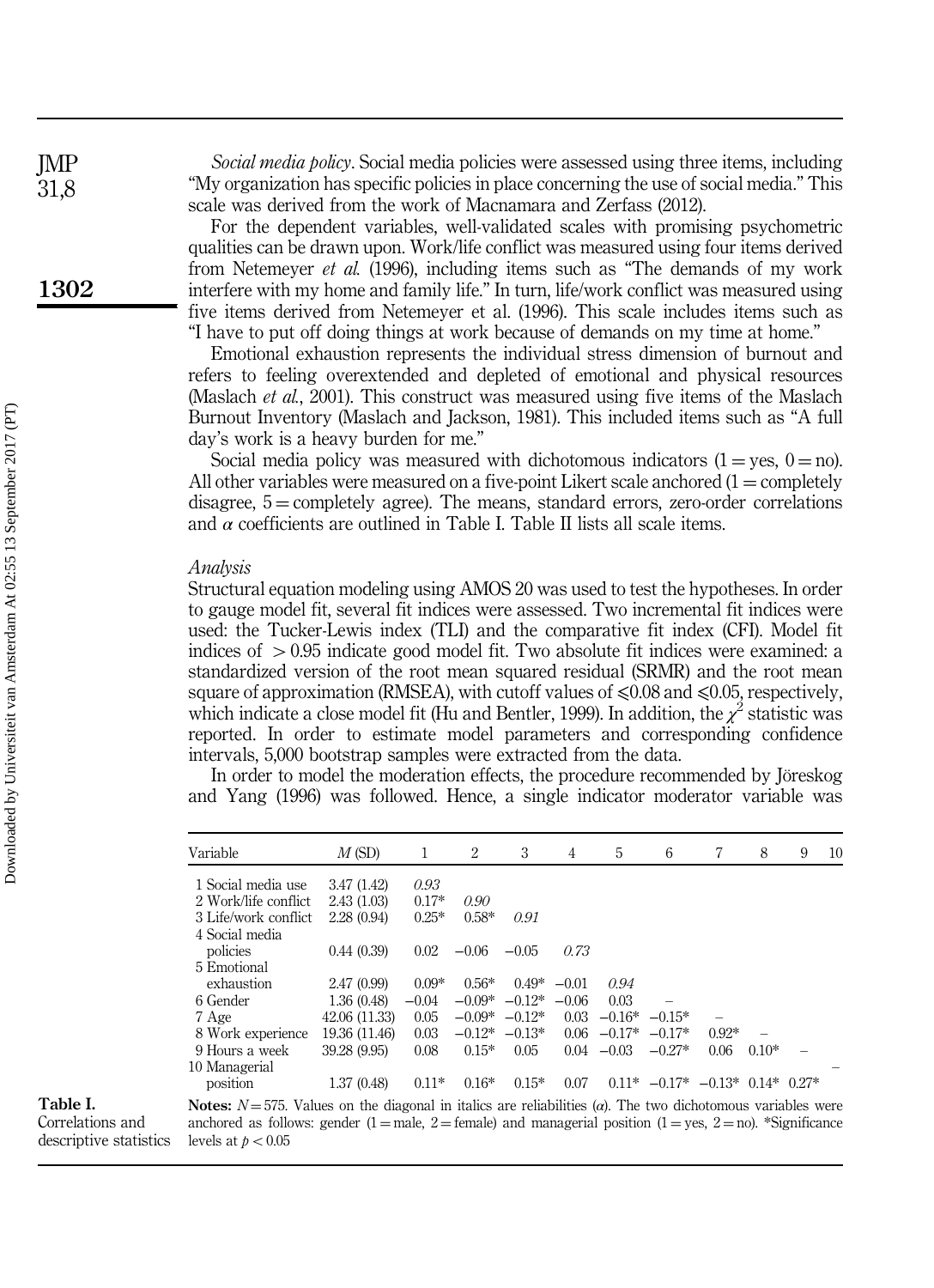| Item                                                                                                                                | $R^2$        | St. factor<br>loading | Unst. factor<br>loading <sup>a</sup> | <b>SE</b>    | Social media's<br>dark side |
|-------------------------------------------------------------------------------------------------------------------------------------|--------------|-----------------------|--------------------------------------|--------------|-----------------------------|
|                                                                                                                                     |              |                       |                                      |              |                             |
| Work-related social media use                                                                                                       |              |                       |                                      |              |                             |
| I use personal social media to get in touch with people who have                                                                    |              |                       |                                      |              |                             |
| expertise in specific fields                                                                                                        | 0.60<br>0.63 | 0.773<br>0.791        | 1.000 <sup>b</sup><br>1.022          | 0.05         |                             |
| I use personal social media to tell others about my work<br>I use personal social media to maintain professional relationships      | 0.67         | 0.819                 | 1.059                                | 0.05         | 1303                        |
| I publish information about my profession on social media                                                                           | 0.77         | 0.876                 | 1.133                                | 0.05         |                             |
| I stay up to date with co-workers' and professional relations                                                                       |              |                       |                                      |              |                             |
| activities using personal social media                                                                                              | 0.76         | 0.869                 | 1.133                                | 0.05         |                             |
| I share my organization's accomplishments on personal social media 0.67                                                             |              | 0.816                 | 1.124                                | 0.05         |                             |
|                                                                                                                                     |              |                       |                                      |              |                             |
| Work/life conflict<br>The demands of my work interfere with my personal life                                                        | 0.61         | 0.783                 | 1.000 <sup>b</sup>                   |              |                             |
| The amount of time my job takes up makes it difficult to fulfill                                                                    |              |                       |                                      |              |                             |
| personal responsibilities                                                                                                           | 0.83         | 0.912                 | 1.175                                | 0.05         |                             |
| Things I want to do at home do not get done because of the                                                                          |              |                       |                                      |              |                             |
| demands my job puts on me                                                                                                           | 0.85         | 0.920                 | 1.212                                | 0.05         |                             |
| Due to work-related duties, I have to make changes to my plans for                                                                  |              |                       |                                      |              |                             |
| personal activities                                                                                                                 | 0.52         | 0.718                 | 0.943                                | 0.05         |                             |
| Life/work conflict                                                                                                                  |              |                       |                                      |              |                             |
| The demands of my family or friends interfere with work-related                                                                     |              |                       |                                      |              |                             |
| activities                                                                                                                          | 0.63         | 0.793                 | 1.000 <sup>b</sup>                   |              |                             |
| I have to put off doing things at work because of demands on my                                                                     |              |                       |                                      |              |                             |
| time at home                                                                                                                        | 0.62         | 0.787                 | 1.041                                | 0.05         |                             |
| Things I want to do at work don't get done because of the demands                                                                   |              |                       |                                      |              |                             |
| of my personal life                                                                                                                 | 0.73         | 0.855                 | 1.095                                | 0.05         |                             |
| My personal life interferes with my responsibilities at work, such                                                                  |              |                       |                                      |              |                             |
| as getting to work on time, accomplishing daily tasks and working                                                                   | 0.73         |                       | 1.009                                | 0.04         |                             |
| overtime<br>Family-related strain interferes with my ability to perform job-                                                        |              | 0.852                 |                                      |              |                             |
| related duties                                                                                                                      | 0.60         | 0.777                 | 0.955                                | 0.05         |                             |
|                                                                                                                                     |              |                       |                                      |              |                             |
| Social media policies                                                                                                               |              |                       |                                      |              |                             |
| My organization has social media policies in place                                                                                  | 0.57         | 0.783                 | 1.000 <sup>b</sup>                   |              |                             |
| In my job, specific guidelines for social media usage apply                                                                         | 0.81<br>0.20 | 0.897                 | 1.193<br>0.598                       | 0.11<br>0.06 |                             |
| My organization monitors employees' social media use                                                                                |              | 0.450                 |                                      |              |                             |
| Exhaustion                                                                                                                          |              |                       |                                      |              |                             |
| I feel mentally drained by my work                                                                                                  | 0.71         | 0.841                 | 1.000 <sup>b</sup>                   |              |                             |
| A full day's work is a heavy burden for me                                                                                          | 0.74         | 0.862                 | 1.037                                | 0.04         |                             |
| I feel exhausted by my work                                                                                                         | 0.84         | 0.918                 | 1.087                                | 0.04         |                             |
| At the end of the workday I feel empty                                                                                              | 0.81         | 0.899                 | 1.076                                | 0.04         |                             |
| I feel tired when I get up in the morning with a full workday<br>ahead of me                                                        | 0.64         | 0.798                 | 0.953                                | 0.04         |                             |
|                                                                                                                                     |              |                       |                                      |              | Table II.                   |
| <b>Notes:</b> <sup>a</sup> All factor loadings are significant at $p < 0.05$ ; <sup>b</sup> unit loading indicator constrained to 1 |              |                       |                                      |              | Measurement model           |

modeled using the main effect indicators, with the largest factor loadings on their initial latent construct (Jöreskog and Yang, 1996).

Due to the cross-sectional nature of the data, potential common method bias was assessed. First, Harman's single-factor test was conducted, extracting a single factor in a principal component analysis for all the observed indicators in the model, which explains 34.05 percent of the variance. These results indicated that common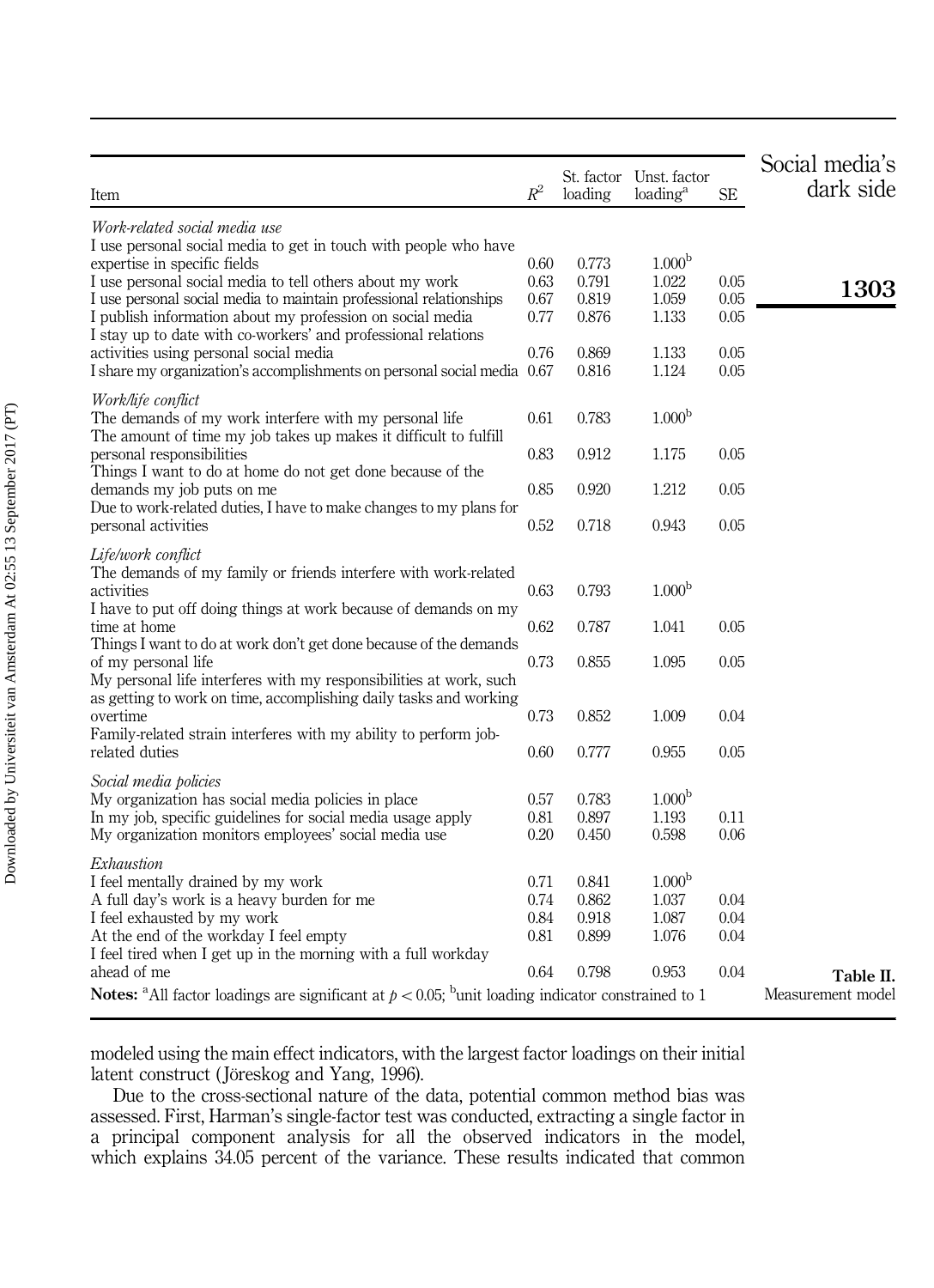method variance was not a problem in the data. Subsequently, a common latent factor analysis test was conducted to determine the common method variance of the model, which was 11.56 percent.

#### Results

#### Measurement model

The measurement model indicates good model fit:  $\chi^2(220) = 478.73$ ; CFI = 0.97;  $TLI = 0.97$ ;  $SRMR = 0.03$  and  $RMSEA = 0.045$  (CI: 0.040, 0.051). Cross-factor correlations were examined to determine discriminant validity. The highest correlation was 0.58 between work to life conflict and life to work conflict, which is not surprising as these are distinct yet interrelated constructs (Netemeyer *et al.*, 1996). All other correlations between the latent constructs ranged from −0.06 to 0.56 (see Table I), which demonstrates the distinctiveness of the constructs in the model.

Convergent validity was assessed by examining the factor loadings and squared multiple correlations. Notably, one item of the social media policy scale, "My organizations monitors employees' social media use," yielded a relatively low-factor loading (0.450). However, this item was kept due to its conceptual importance. Additionally, it should be noted that binary variables tend to produce suppressed factor loadings. All other loadings on the intended latent constructs were significant and sizable, ranging from 0.72 to 0.92 (see Figure 1), indicating satisfactory convergent validity. Hence, the measurement model shows adequate measures of the latent constructs, and further examination of the structural model is justified.

An independent sample of Dutch workers  $(n = 125)$  was used to cross-validate the work-related social media use and social media policy scales. In this sample, 44 percent of the respondents were female. These participants worked an average of 39.29 hours per week (SD = 12.27); their average age was  $30.14$  years (SD = 8.43). The measurement model suggests good model fit:  $\chi^2(25) = 49.09$ ; CFI = 0.97; TLI = 0.95; SRMR = 0.06 and  $RMSEA = 0.088$  (CI: 0.51, 0.124). All the factor loadings ranged between 0.55 and 0.94 on the intended latent construct. The correlation between the latent factors was −0.12. These results support the validity of the scales developed to measure the constructs: i.e. work-related social media use ( $\alpha$  = 0.90) and social media policies ( $\alpha$  = 0.83)[1].

#### Hypotheses testing

A structural model with indirect effects of work-related social media use on exhaustion through life to work conflict and work to life conflict was estimated. This model also included the moderation effect of work-related social media use and social media policies. The structural model fit the data:  $\chi^2(241) = 503.93$ ; CFI = 0.97; TLI = 0.97;  $SRMR = 0.04$  and  $RMSEA = 0.044$  (CI: 0.038, 0.049). Figure 1 presents the structural model with standardized path coefficients. Table III provides the bootstrapping estimates for the indirect effects, including the confidence intervals. As Figure 1 portrays, work-related social media use is associated with emotional exhaustion through work to life conflict. The indirect effect, as reflected in  $H1$ , is significant:  $b^* = 0.079$ , BC95% [0.042; 0.122]  $p = 0.002$ . Similarly, in line with H2, the indirect effect of work-related social media use on emotional exhaustion through enhanced life to work conflict was significant:  $b^* = 0.075$ , BC95% [0.043; 0.108]  $p = 0.002$ .

Notably, the direct effect of work-related social media use on emotional exhaustion was not significant:  $b^* = -0.071$ , BC95% [-0.136; -0.002]  $p = 0.095$ . Moreover, in the model without the mediators there was no significant direct effect between workrelated social media use and emotional exhaustion:  $b^* = 0.089$ , BC95% [0.009; 0.172]

JMP 31,8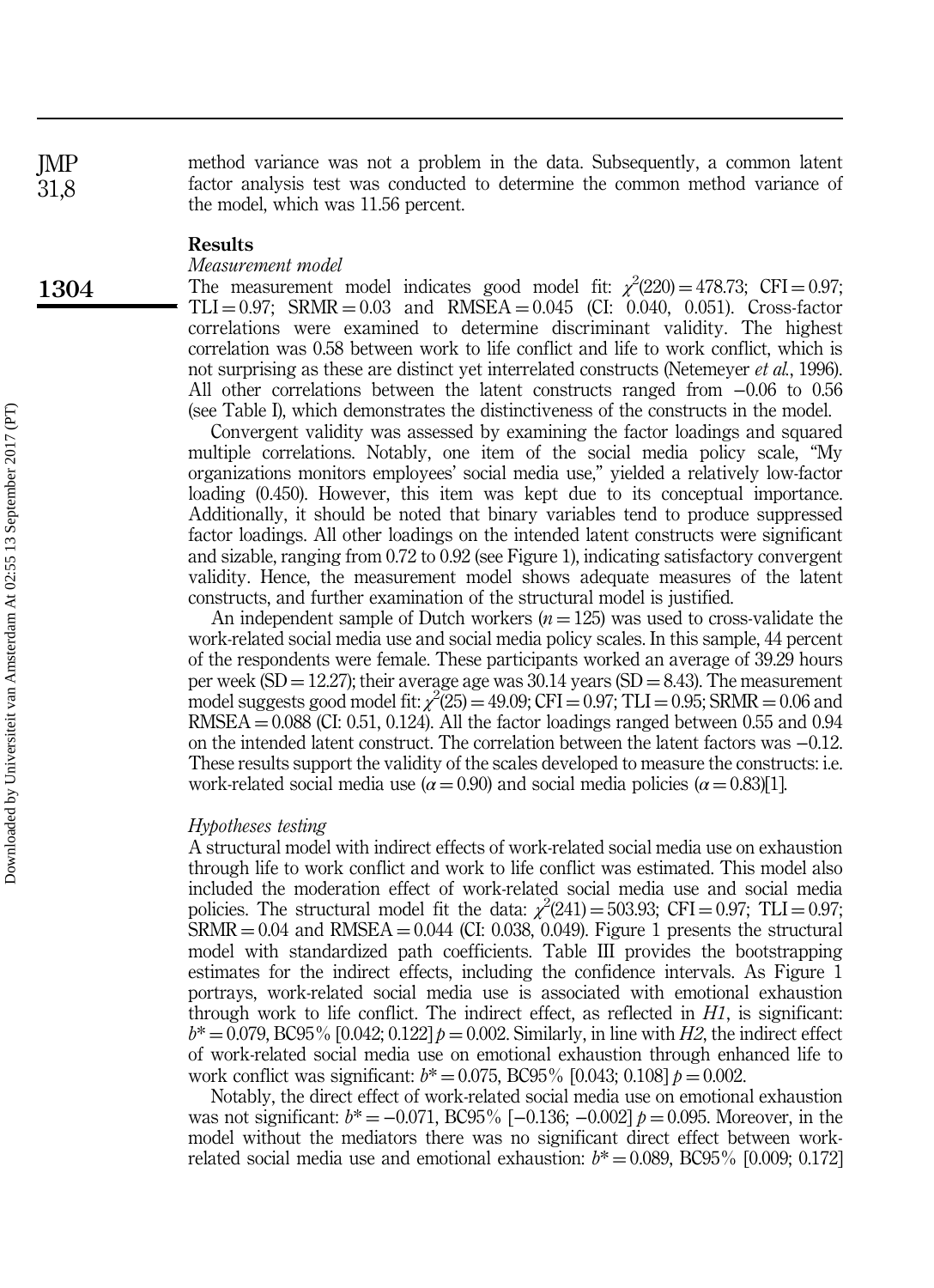Social media s ' dark side





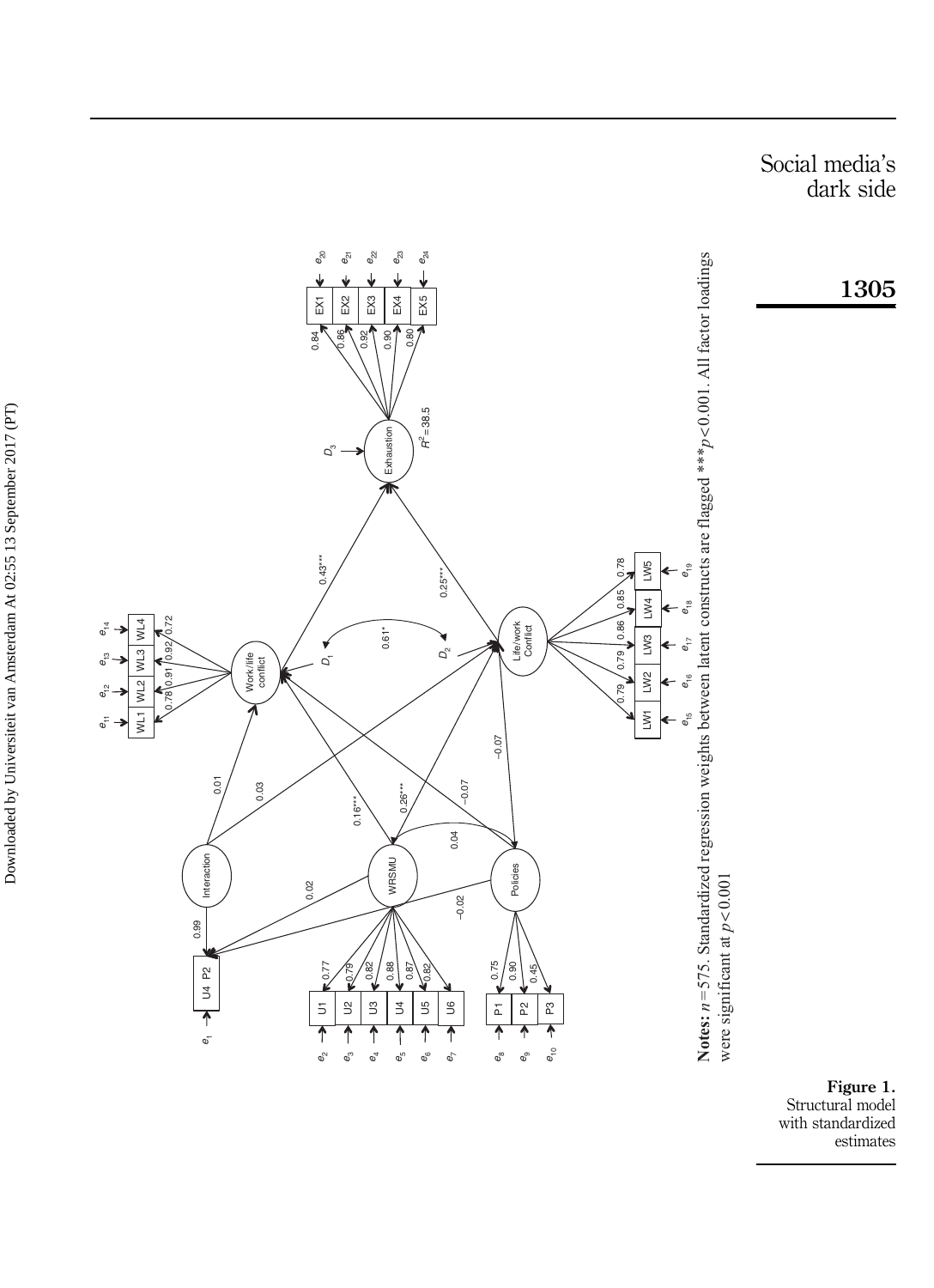| JMP<br>31,8                        |                                                                                                                                                                                                             | <b>Bootstrapping</b><br>Estimate | SE                               | Lower                            | BC 95% CI<br>Upper               | $\mathcal{P}$                    |
|------------------------------------|-------------------------------------------------------------------------------------------------------------------------------------------------------------------------------------------------------------|----------------------------------|----------------------------------|----------------------------------|----------------------------------|----------------------------------|
|                                    | Indirect effect $x \to m \to v$<br>$H1: WRSMI \rightarrow work/life \rightarrow exhaustion$<br>$H2$ : WRSMU $\rightarrow$ life/work $\rightarrow$ exhaustion                                                | 0.079<br>0.075                   | 0.024<br>0.019                   | 0.042<br>0.043                   | 0.122<br>0.108                   | 0.002<br>0.002                   |
| 1306                               | Direct effect<br>$H1a$ : WRSMU $\rightarrow$ work/life<br>$H2a$ : WRSMU $\rightarrow$ life/work<br><i>H<sub>1</sub>b</i> : Work/life $\rightarrow$ exhaustion<br>$H2b$ : Life/work $\rightarrow$ exhaustion | 0.211<br>0.280<br>0.375<br>0.267 | 0.059<br>0.052<br>0.043<br>0.052 | 0.115<br>0.193<br>0.306<br>0.183 | 0.307<br>0.366<br>0.448<br>0.356 | 0.002<br>0.002<br>0.002<br>0.002 |
| Table III.<br>Breakdown of effects | <i>Moderation effects</i><br>H3a: Moderated by social media policies<br><i>H3b</i> : Moderated by social media policies<br>Note: WRSMU, work-related social media use                                       | 0.010<br>0.025                   | 0.047<br>0.038                   | $-0.059$<br>$-0.034$             | 0.090<br>0.087                   | 0.819<br>0.535                   |

 $p = 0.095$ . Thus, this reflects an indirect effect rather than a mediation effect (Hayes, 2009). These findings support the rationale reflected in H1 and H2.

The third hypothesis entails a moderation effect of social media policies. The moderation effect was modeled with the observed indicators "I publish information about my profession on social media" and "In my job specific guidelines for social media usage apply," thereby following the procedure suggested by Jöreskog and Yang (1996). The moderation effect on work to life conflict was not significant ( $b^* = 0.010$ , BC95% [−0.063; 0.087]  $p = 0.886$ ). Similarly, the moderation effect on life to work conflict was also not significant ( $b^* = 0.025$ , BC95% [-0.036; 0.085]  $p = 0.571$ ). These results do not support *H3a* or *H3b*. Notably, social media policies also appeared to have no significant direct effects on work to life  $(b^* = -0.096, BC95\%$  [-0.208; 0.013]  $p = 0.148$ ) and life to work conflicts ( $b^* = -0.082$ , BC95% [-0.169; 0.010]  $p = 0.143$ ).

The control variables gender, age, years of work experience, managerial position and working hours per week were consecutively modeled. All the parameters in the final model held true when controlling for these variables, indicating that the control variables had no influence on the overall findings.

#### **Discussion**

This study shows that work-related social media use is a source of boundary conflicts for employees, and that current social media policies in organizations are insufficient in addressing these detrimental effects. This in turn leads to the enhanced emotional exhaustion of employees, as managing these conflicts drains the resources they have available for other work and life demands. As such, the increased connectedness that results from social media use may come at the expense of employees' psychological well-being.

#### Theoretical implications

This study highlights an underlying mechanism that links work-related social media use to emotional exhaustion through increased boundary conflicts. Employees experience more boundary conflicts when they use personally owned social media for work. The findings suggest that social media use can trigger role pressures that produce negative spillover effects from one domain to another, leading to increased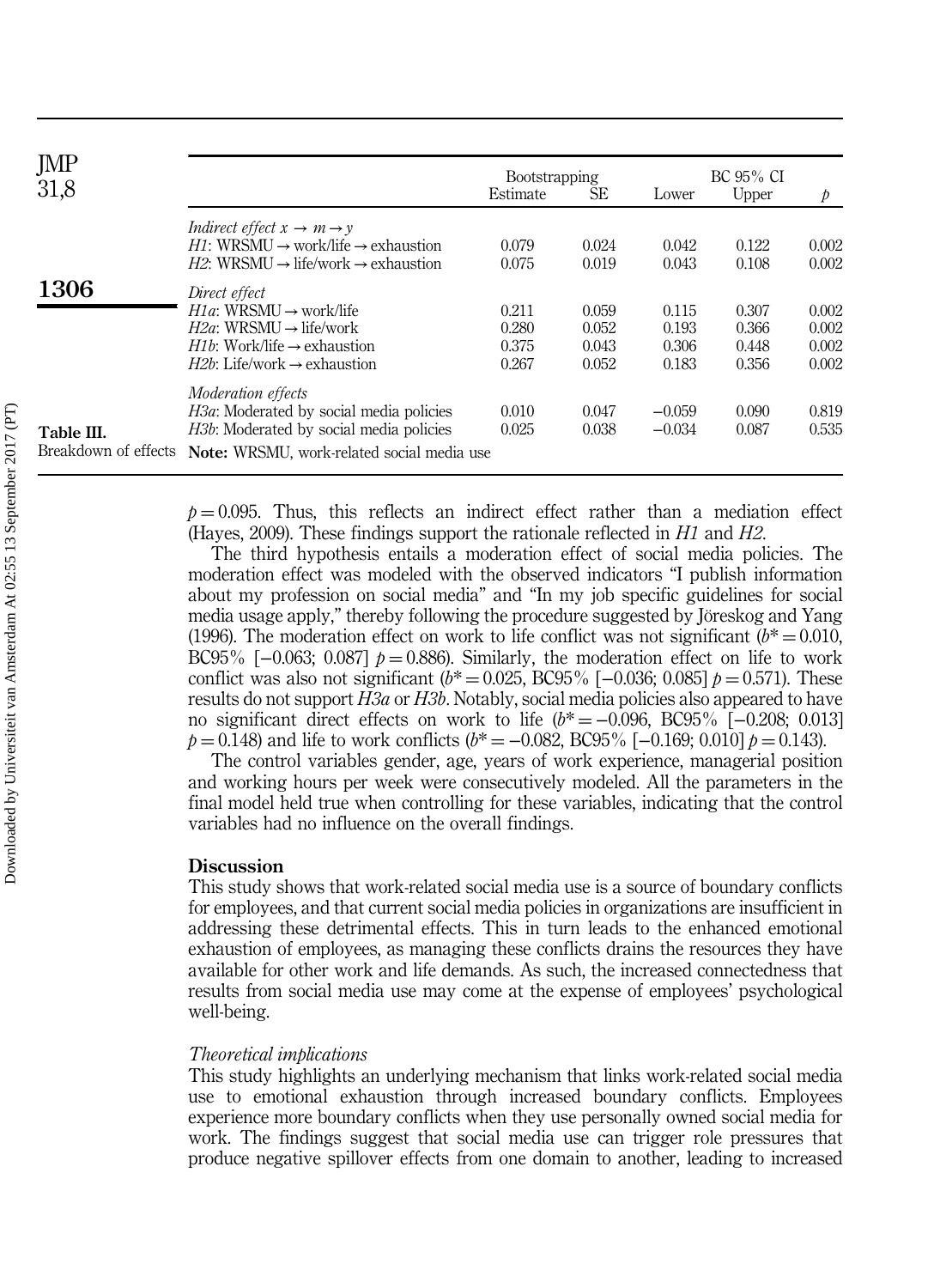emotional exhaustion. Based on an interview study, Vitak et al. (2012) argued that social media is related to a blurring of boundaries between users' personal and professional lives. This was further theorized in the conceptual work of Ollier-Malaterre et al. (2013). This study substantiates the notion that boundaries become increasingly blurred on social media by empirically showing that work-related social media use is related to boundary conflicts. Specifically, it suggests that the integration of work and personal domains on social media causes work demands to interfere with personal ones and personal demands to interfere with work ones.

Moreover, this study shows that social media is likely to induce time-, strain- and behavior-based role conflict. As conversations on social media never rest, the likelihood that personal conversations continue during work and work conversations continue beyond regular work hours increases. This reasoning is supported by research that shows that almost half of work-related Twitter messages are sent outside regular work hours and 52.1 percent are sent during regular office hours (van Zoonen *et al.*, 2016). Moreover, the processing of information on social media may distract individuals from current role demands, causing strain. Finally, information and online behaviors on social media cause role conflicts as professional and personal contacts are merged into one audience, which may complicate role transitions. In sum, the use of work-related social media requires psychological expenditure that may extract from the finite resources available, causing role conflicts. This suggests that the use of social media, like other communication technologies, induces time-, strain- and behavior-based work/ life conflict, as it complicates, rather than aids, role transitions. This might have far-reaching consequences for employees and organizations, as these conflicts are associated with emotional exhaustion (Karatepe and Tekinkus, 2006).

#### Practical implications

Although the use of social media in organizations is evolving at a rapid pace, many organizations are still uncertain about how to deal with this phenomenon. The findings of this study suggest that current social media policies are insufficient to counteract the negative consequences of work-related social media use, as reflected by the negligible effect of social media policies on the relationship between work-related social media use and work/life conflicts. An explanation for this non-significant finding might be found in the work of Linke and Zerfass (2012). In a Delphi study, the authors concluded that the development of social media policies in organizations is still in its early stages. Moreover, these policies might be first and foremost directed at protecting the organization from misguided or unwarranted social media utterances, thus, focusing on a clear understanding of appropriate and lawful social media use, rather than protecting employees from the negative consequences of social media use on the individual level ( Johnston, 2014).

Moreover, the rapid adoption of social media in the workplace may cause its use to outpace the formal regulations for social media use as reflected in companies' social media policies. This study therefore suggests contemporary organizations should pragmatically intensify their efforts in mitigating the impact of social media use on workers' well-being through boundary conflicts. Improving social media policies to better address the challenges employees face from using social media might be a worthy focus of future energy. Improved social media policies might help employees navigate between the increasing demands from different life domains that social media use inflicts upon them. These policies should also be flexible enough to be adjusted to the changing nature of social media.

Social media's dark side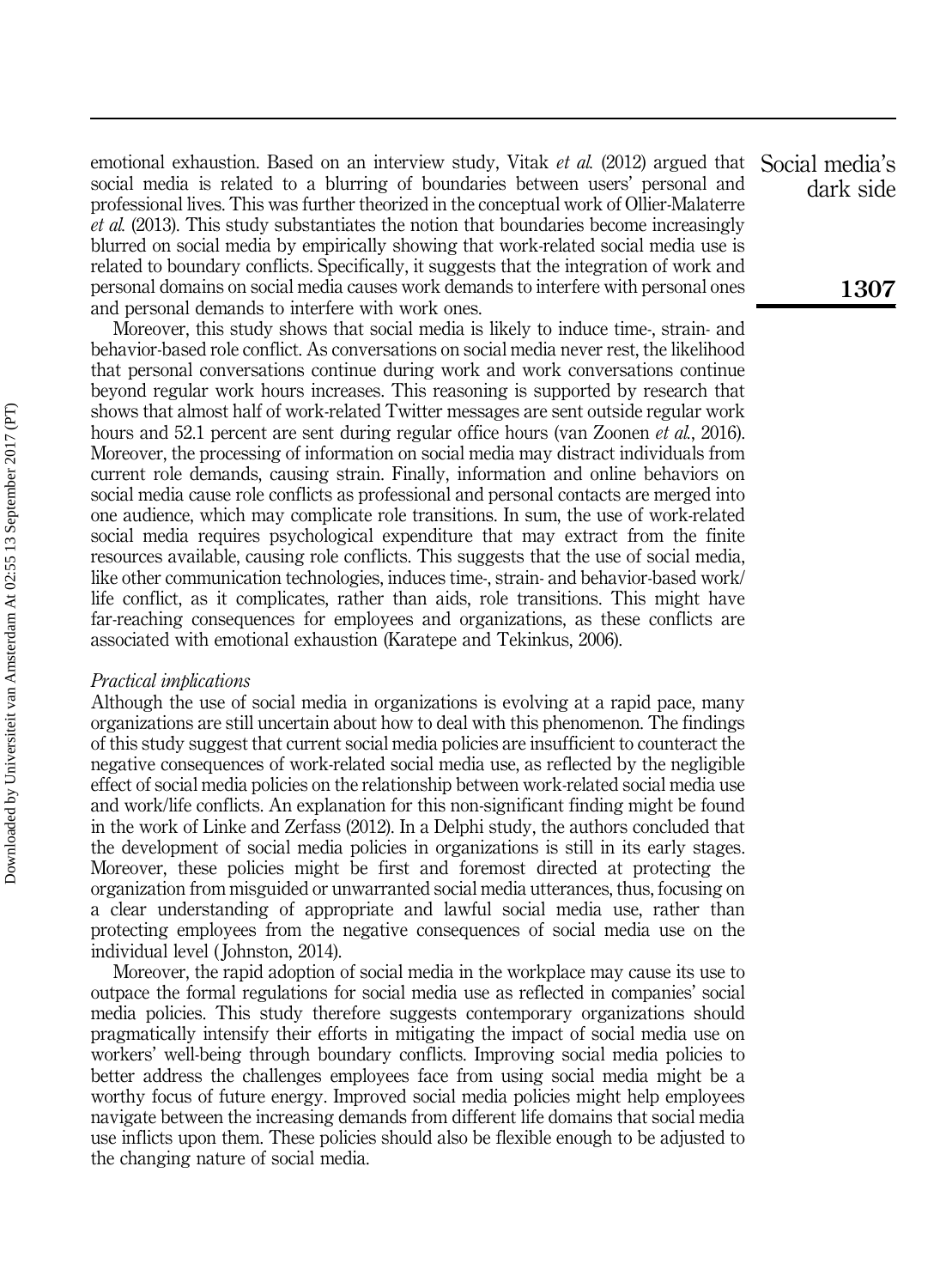Hence, the rules of conduct for employees need to become more fully developed, and include a focus on the individual consequences of social media use for work. One way of doing this with the least internal resistance is to engage employees in the development process ( Johnston, 2014). The findings suggest that organizations or management should be mindful of consulting with employees about responsible management of the public-private divide. As described above, policies to date have inadequately protected employees from the negative consequences of social media use, and in fact have caused them to experience exhaustion as a result of increasing boundary conflicts.

#### Limitations and future research

Several limitations should be acknowledged. First, in this study, the indirect pathways are assessed using cross-sectional data, which makes verifying causal relationships difficult. Additional longitudinal studies are necessary in order to make stronger causal claims.

Second, the measurements were based on self-reports taken the same day. Future studies might benefit from multiple-source data to reduce the effects of common method bias. For instance, research designs could include actual social media posts from employees to represent work-related social media use.

This study examined whether employees are aware of current social media policies and/or specific guidelines for social media use that are in place in their organization. However, it did not examine whether current policies are specifically aimed at reducing work/life conflicts and can thus be deemed ineffective, or whether they fail to recognize these consequences of social media use altogether. However, it can be concluded that these policies do not mitigate the negative consequences of social media use in terms of reducing work/life conflicts. Future research could conduct content analyses so as to provide a more detailed understanding of the issues addressed in social media policies.

This study revealed that external motivational processes (i.e. formal guidelines) do not reduce boundary conflicts as a result of social media use. Researchers have theorized about the use of intrinsic boundary management strategies that individuals might employ to avoid boundary conflicts (Ollier-Malaterre *et al.*, 2013). They have argued that employees can engage in several different strategies to alleviate potential role conflict in online environments, depending on their self-evaluation motives and preferences regarding the segmentation or integration of different life domains. For instance, employees with a greater desire to segment their life domains could educate their connections to recognize that some conversations are personal, and ask them to therefore refrain from commenting in ways that would be inconvenient. Future studies could empirically examine the effectiveness of such strategies in reducing boundary conflicts.

#### Conclusion

Although social media offers several advantages to employees, this study shows that there are important downsides to work-related social media use that are inadequately mitigated by current social media policies. Recently, scholars have addressed other potential negative effects of increased connectivity through social media, such as heightened stress levels (Bucher et al., 2013). This study demonstrates that social media is a source of boundary conflicts, causing spillover effects across life domains, which in turn are associated with exhaustion.

#### Note

JMP 31,8

<sup>1.</sup> Factor loadings and AVE are available from the first author upon request.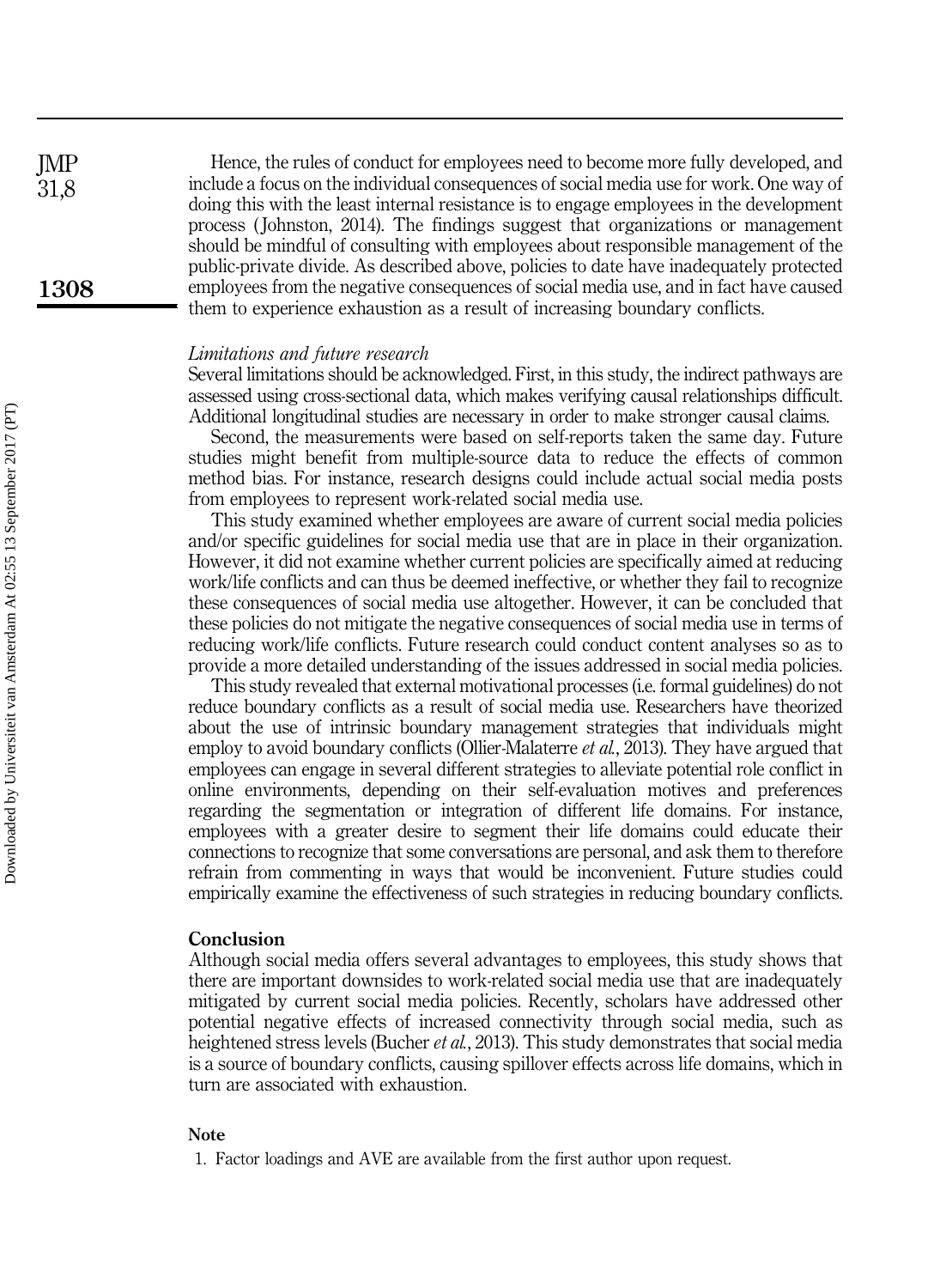#### References

- Ashforth, B.E., Kreiner, G.E. and Fugate, M. (2000), "All in a day's work: boundaries and micro role transitions", *[Academy of Management Review](http://www.emeraldinsight.com/action/showLinks?isi=000088180600002)*, Vol. 25 No. 3, pp. 472-491.
- Ayyagari, R., Grover, V. and Purvis, R. (2011), "Technostress: technological antecedents and implications", *[MIS Quarterly](http://www.emeraldinsight.com/action/showLinks?isi=000297236000003)*, Vol. 35 No. 4, pp. 831-858.
- Bakker, A.B., Demerouti, E. and Euwema, M.C. (2005), "Job resources buffer the impact of job demands on burnout", *[Journal of Occupational Health Psychology](http://www.emeraldinsight.com/action/showLinks?crossref=10.1037%2F1076-8998.10.2.170&isi=000241535700007)*, Vol. 10 No. 2, pp. 170-180.
- Boswell, W.R. and Olson-Buchanan, J.B. (2007), "The use of communication technologies after hours: the role of work attitudes and work-life conflict", *[Journal of Management](http://www.emeraldinsight.com/action/showLinks?crossref=10.1177%2F0149206307302552&isi=000248307800004)*, Vol. 33 No. 4, pp. 592-610, doi: 10.1177/0149206307302552.
- Bucher, E., Fieseler, C. and Suphan, A. (2013), "The stress potential of social media in the workplace", *[Information, Communication & Society](http://www.emeraldinsight.com/action/showLinks?crossref=10.1080%2F1369118X.2012.710245&isi=000325049200006)*, Vol. 16 No. 10, pp. 1639-1667.
- Chesley, N. (2005), "Blurring boundaries? Linking technology use, spillover, individual distress, and family satisfaction", *[Journal of Marriage and Family](http://www.emeraldinsight.com/action/showLinks?crossref=10.1111%2Fj.1741-3737.2005.00213.x&isi=000233999400012)*, Vol. 67 No. 5, pp. 1237-1248.
- Del Bosque, D. (2013), "Will you be my friend? Social networking in the workplace", [New Library](http://www.emeraldinsight.com/action/showLinks?system=10.1108%2FNLW-04-2013-0033) [World](http://www.emeraldinsight.com/action/showLinks?system=10.1108%2FNLW-04-2013-0033), Vol. 114 Nos 9/10, pp. 428-442, doi: 10.1108/NLW-04-2013-0033.
- Demerouti, E., Bakker, A.B. and Bulters, A.J. (2004), "The loss spiral of work pressure, work-home interference and exhaustion: reciprocal relations in a three-wave study", *[Journal of](http://www.emeraldinsight.com/action/showLinks?crossref=10.1016%2FS0001-8791%2803%2900030-7&isi=000187564400007)* [Vocational Behavior](http://www.emeraldinsight.com/action/showLinks?crossref=10.1016%2FS0001-8791%2803%2900030-7&isi=000187564400007), Vol. 64 No. 1, pp. 131-149.
- Dreher, S. (2014), "Social media and the world of work", [Corporate Communications: An](http://www.emeraldinsight.com/action/showLinks?system=10.1108%2FCCIJ-10-2013-0087) [International Journal](http://www.emeraldinsight.com/action/showLinks?system=10.1108%2FCCIJ-10-2013-0087), Vol. 19 No. 4, pp. 344-356, doi: 10.1108/CCIJ-10-2013-0087.
- Edwards, J.R. and Rothbard, N.P. (2000), "Mechanisms linking work and family: clarifying the relationship between work and family constructs", [Academy of Management Review](http://www.emeraldinsight.com/action/showLinks?isi=000084801600017), Vol. 25 No. 1, pp. 178-199.
- Fonner, K.L. and Roloff, M.E. (2012), "Testing the connectivity paradox: linking teleworkers' communication media use to social presence, stress from interruptions, and organizational identification", [Communication Monographs](http://www.emeraldinsight.com/action/showLinks?crossref=10.1080%2F03637751.2012.673000&isi=000306172200004), Vol. 79 No. 2, pp. 205-231.
- Gajendran, R.S. and Harrison, D.A. (2007), "The good, the bad, and the unknown about telecommuting: meta-analysis of psychological mediators and individual consequences", **[Journal of Applied Psychology](http://www.emeraldinsight.com/action/showLinks?crossref=10.1037%2F0021-9010.92.6.1524&isi=000250885400005)**, Vol. 92 No. 6, pp. 1524-1541.
- Golden, T.D. (2012), "Altering the effects of work and family conflict on exhaustion: telework during traditional and nontraditional work hours", *[Journal of Business and Psychology](http://www.emeraldinsight.com/action/showLinks?crossref=10.1007%2Fs10869-011-9247-0&isi=000307335400001)*, Vol. 27 No. 3, pp. 255-269.
- Golden, A.G. and Geisler, C. (2007), "Work-life boundary management and the personal digital assistant", *[Human Relations](http://www.emeraldinsight.com/action/showLinks?crossref=10.1177%2F0018726707076698&isi=000245789700005)*, Vol. 60 No. 3, pp. 519-551.
- Greenhaus, J.H. and Beutell, N.J. (1985), "Sources of conflict between work and family roles", [Academy of Management Review](http://www.emeraldinsight.com/action/showLinks?isi=A1985AAX4400009), Vol. 10 No. 1, pp. 76-88.
- Hayes, A.F. (2009), "Beyond Baron and Kenny: statistical mediation analysis in the new millennium", *[Communication Monographs](http://www.emeraldinsight.com/action/showLinks?crossref=10.1080%2F03637750903310360&isi=000272215800004)*, Vol. 76 No. 4, pp. 408-420.
- Hill, E.J., Ferris, M. and Märtinson, V. (2003), "Does it matter where you work? A comparison of how three work venues (traditional office, virtual office, and home office) influence aspects of work and personal/family life", *[Journal of Vocational Behavior](http://www.emeraldinsight.com/action/showLinks?crossref=10.1016%2FS0001-8791%2803%2900042-3&isi=000185258300005)*, Vol. 63 No. 2, pp. 220-241.
- Hu, L.T. and Bentler, P.M. (1999), "Cutoff criteria for fit indexes in covariance structure analysis: conventional criteria versus new alternatives", *[Structural Equation Modeling: A](http://www.emeraldinsight.com/action/showLinks?crossref=10.1080%2F10705519909540118&isi=000208063500001)* [Multidisciplinary Journal](http://www.emeraldinsight.com/action/showLinks?crossref=10.1080%2F10705519909540118&isi=000208063500001), Vol. 6 No. 1, pp. 1-55.
- Humphreys, L., Gill, P., Krishnamurthy, B. and Newbury, E. (2013), "Historicizing new media: a content analysis of Twitter", *[Journal of Communication](http://www.emeraldinsight.com/action/showLinks?crossref=10.1111%2Fjcom.12030&isi=000319899400002)*, Vol. 63 No. 3, pp. 413-431.

Social media's dark side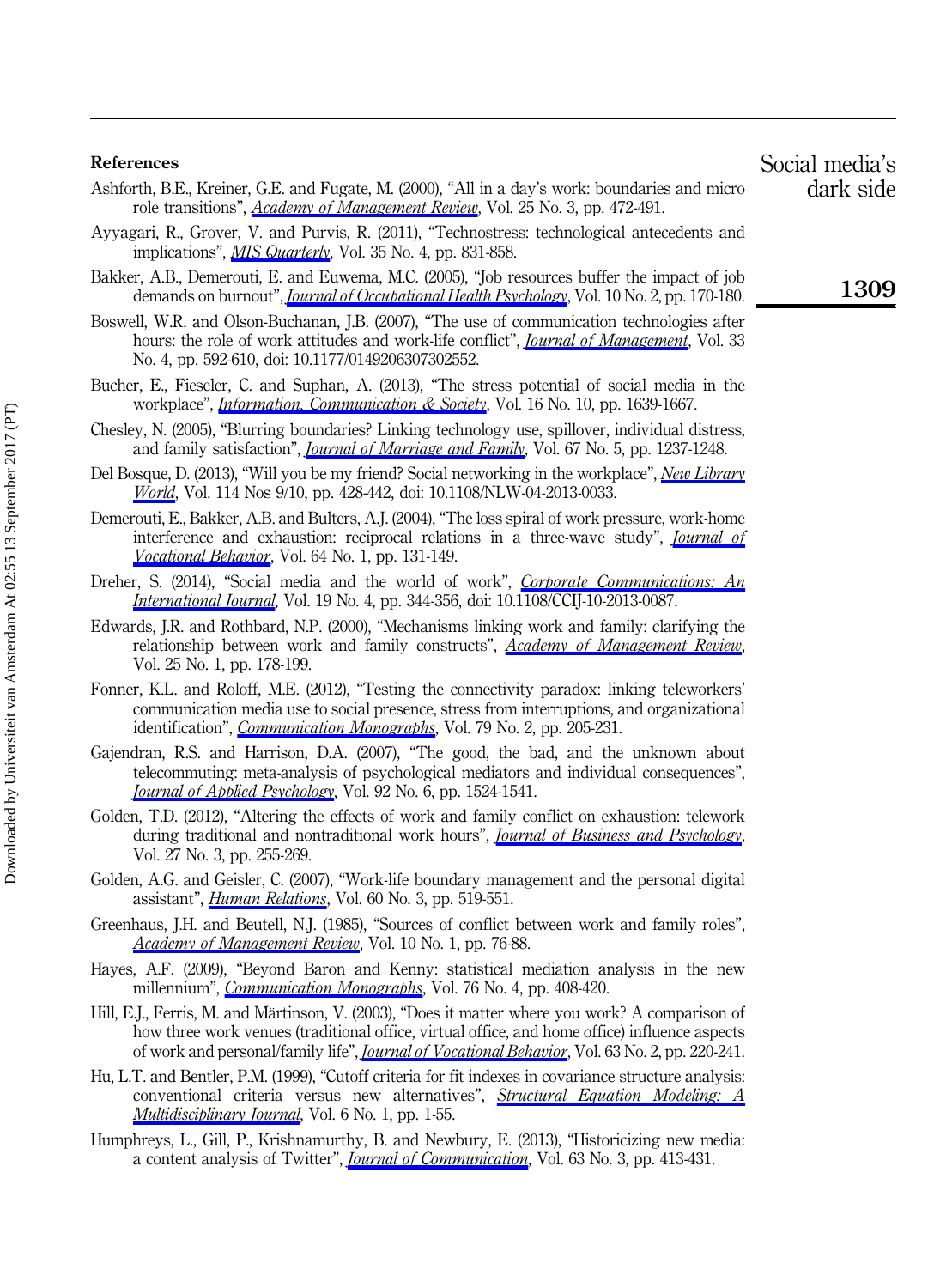| JMP<br>31,8 | Johnston, J. (2014), "Loose tweets sink fleets and other sage advice: social media governance,<br>policies and guidelines", <i>Journal of Public Affairs</i> , Vol. 15 No. 2, pp. 175-187, doi: 10.1002/pa.                                                                                                                           |
|-------------|---------------------------------------------------------------------------------------------------------------------------------------------------------------------------------------------------------------------------------------------------------------------------------------------------------------------------------------|
|             | Jöreskog, K.G. and Yang, F. (1996), "Nonlinear structural equation models: the Kenny-Judd model<br>with interaction effects", in Marcoulides, G.A. and Schumacker, R.E. (Eds), Advanced<br>Structural Equation Modeling: Issues and Techniques, Lawrence Erlbaum Associates,<br>Mahwah, NJ, pp. 57-88.                                |
| 1310        | Kahn, R. and Quinn, R.P. (1970), "Role stress: a framework for analysis", in Mclean, A. (Ed.),<br><i>Occupational Mental Health</i> , Rand McNally, New York, NY, pp. 50-115.                                                                                                                                                         |
|             | Karatepe, O.M. and Tekinkus, M. (2006), "The effects of work-family conflict, emotional<br>exhaustion, and intrinsic motivation on job outcomes of front-line employees",<br><i>International Journal of Bank Marketing</i> , Vol. 24 No. 3, pp. 173-193.                                                                             |
|             | Liberman, B., Seidman, G., McKenna, K.Y.A. and Buffardi, L.E. (2011), "Employee job attitudes<br>and organizational characteristics as predictors of cyberloafing", <i>Computers in Human</i><br>Behavior, Vol. 27 No. 6, pp. 2192-2199, doi: 10.1016/j.chb.2011.06.015.                                                              |
|             | Linke, A. and Zerfass, A. (2012), "Future trends in social media use for strategic organisation<br>communication: results of a Delphi study", <i>Public Communication Review</i> , Vol. 2 No. 2,<br>pp. 17-29.                                                                                                                        |
|             | Macnamara, J. and Zerfass, A. (2012), "Social media communication in organizations: the<br>challenges of balancing openness, strategy, and management", <i>International Journal of</i><br>Strategic Communication, Vol. 6 No. 4, pp. 287-308.                                                                                        |
|             | Marwick, A.E. and Boyd, D. (2010), "I tweet honestly, I tweet passionately: Twitter users, context<br>collapse, and the imagined audience", <i>New Media &amp; Society</i> , Vol. 13 No. 1, pp. 114-133,<br>doi: 10.1177/1461444810365313.                                                                                            |
|             | Maslach, C. and Jackson, S.E. (1981), "The measurement of experienced burnout", <i>Journal of</i><br><i>Organizational Behavior</i> , Vol. 2 No. 2, pp. 99-113.                                                                                                                                                                       |
|             | Maslach, C., Schaufeli, W.B. and Leiter, M.P. (2001), "Job burnout", <i>Annual Review of Psychology</i> ,<br>Vol. 52 No. 1, pp. 397-422, doi: 10.1146/annurev.psych.52.1.397.                                                                                                                                                         |
|             | Mauno, S. and Kinnunen, U. (1999), "The effects of job stressors on marital satisfaction in finnish<br>dual-earner couples", <i>Journal of Organizational Behavior</i> , Vol. 20 No. 6, pp. 879-895.                                                                                                                                  |
|             | Michel, J.S., Kotrba, L.M., Mitchelson, J.K., Clark, M.A. and Baltes, B.B. (2011), "Antecedents of<br>work-family conflict: a meta-analytic review", <i>Journal of Organizational Behavior</i> , Vol. 32<br>No. 5, pp. 689-725.                                                                                                       |
|             | Nansen, B., Arnold, M., Gibbs, M. and Davis, H. (2010), "Time, space and technology in the<br>working-home: an unsettled nexus", <i>New Technology</i> , <i>Work and Employment</i> , Vol. 25 No. 2,<br>pp. 136-153.                                                                                                                  |
|             | Netemeyer, R.G., Boles, J.S. and McMurrian, R. (1996), "Development and validation of<br>work-family conflict and family-work conflict scales", <i>Journal of Abblied Psychology</i> , Vol. 81<br>No. 4, pp. 400-410.                                                                                                                 |
|             | Ollier-Malaterre, A., Rothbard, N.P. and Berg, J.M. (2013), "When worlds collide in cyberspace:<br>how boundary work in online social networks impacts professional relationships",<br>Academy of Management Review, Vol. 38 No. 4, pp. 645-669, doi: 10.5465/amr.2011.0235.                                                          |
|             | Park, Y., Fritz, C. and Jex, S.M. (2011), "Relationships between work-home segmentation and<br>psychological detachment from work: the role of communication technology use at home",<br>Journal of Occupational Health Psychology, Vol. 16 No. 4, pp. 457-467.                                                                       |
|             | Rothbard, N.P. and Ramarajan, L. (2009), "Checking your identities at the door? Positive<br>relationships between nonwork and work identities", in Roberts, L.M. and Dutton, J.E.<br>(Eds), Exploring Positive Identities and Organizations: Building a Theoretical and Research<br>Foundation, Routledge, New York, NY, pp. 125-148. |

Downloaded by Universiteit van Amsterdam At 02:55 13 September 2017 (PT) Downloaded by Universiteit van Amsterdam At 02:55 13 September 2017 (PT)